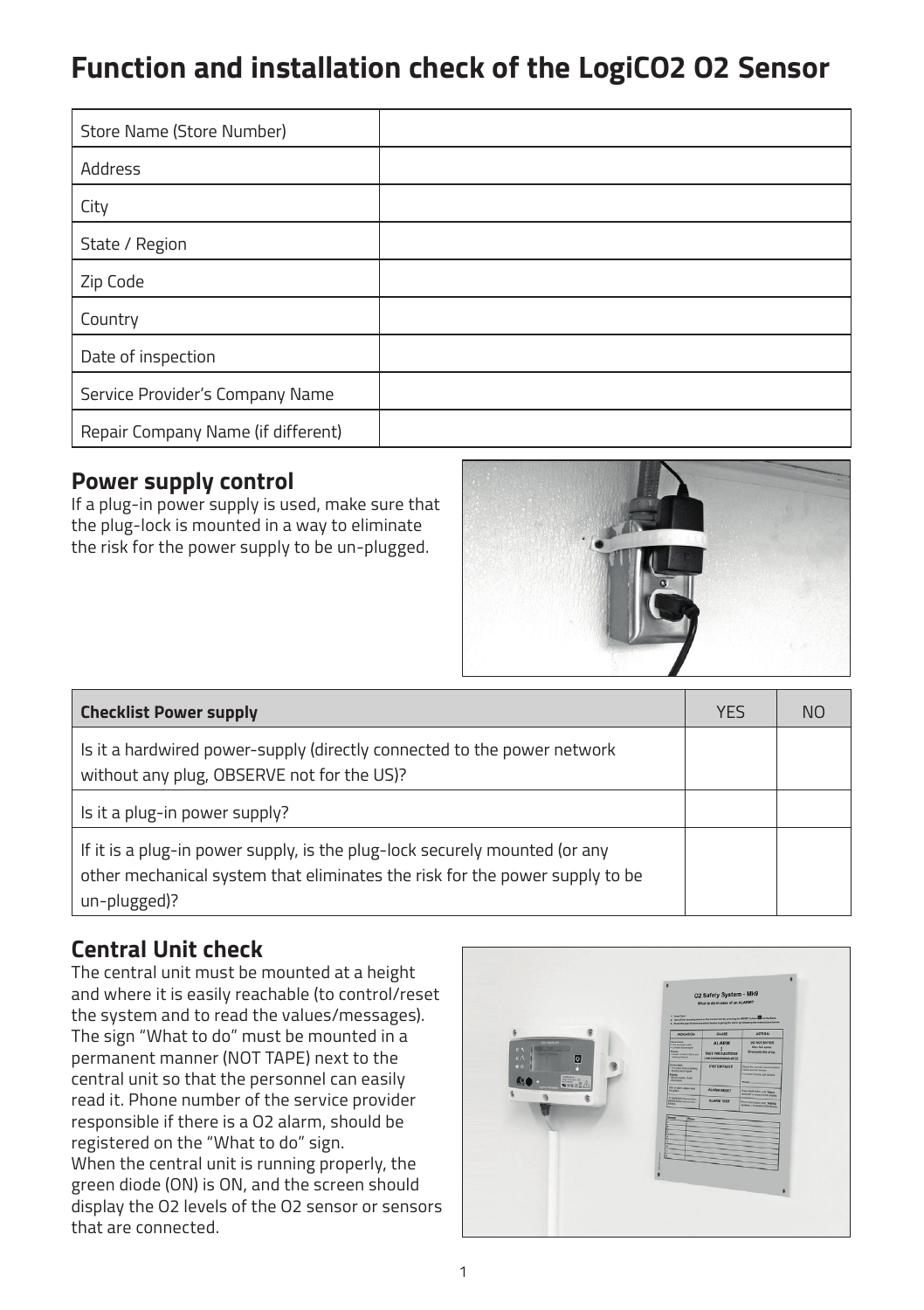| <b>Checklist Central Unit</b>                                                                                                  | <b>YES</b> | N <sub>O</sub> |
|--------------------------------------------------------------------------------------------------------------------------------|------------|----------------|
| Is the central unit mounted in a way that makes it easy to read?                                                               |            |                |
| Is the "What to do" sign mounted next to the central unit and is it easily readable?                                           |            |                |
| Is the "What to do" sign mounted in a permanent way?                                                                           |            |                |
| Is the phone number of the service provider, which is responsible if there is a O2<br>alarm, written on the "What to do" sign? |            |                |
| Is the green diode ON?                                                                                                         |            |                |
| Is the yellow diode (Error) ON?                                                                                                |            |                |
| Is the red diode (Alarm/Alert) ON?                                                                                             |            |                |
|                                                                                                                                |            |                |

# **O2 Values displayed on the Central Unit**

When the system is running properly, the O2 level measured by each sensor is displayed in % (actual value). The values are displayed on the second line of the display. The first character displayed is the sensor ID and the value is displayed after.

| <b>Checklist O2 Values</b> | Value in % |
|----------------------------|------------|
| Sensor 1                   |            |
| Sensor 2                   |            |
| Sensor 3                   |            |
| Sensor 4                   |            |
| Sensor 5                   |            |
| Sensor <sub>6</sub>        |            |
| Sensor 7                   |            |
| Sensor 8                   |            |

### **Mk9 O2 Sensor check**

Each sensor should be mounted at breathing height, between 150-180 cm/5-6 feet from the floor. The warning lamp should be mounted so that it can easily be seen by the personnel without entering the zone at risk. Under normal conditions the O2 value displayed should read between 20-21%.

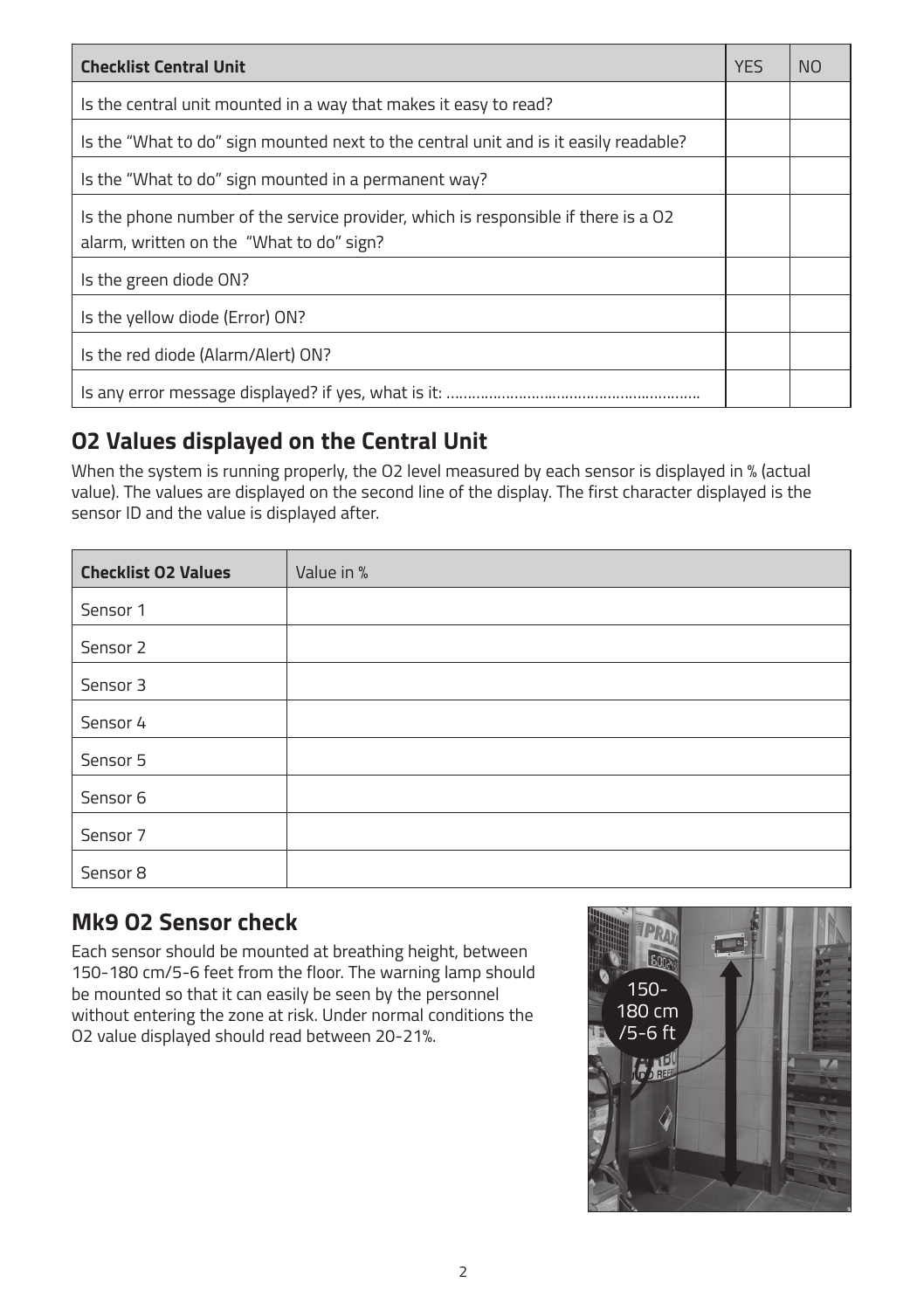#### **Checklist Mk9 Sensor 1, Specifications**

Sensor serial number (normally written on a sticker on the side of the sensor housing).

O2 Value on sensor  $\%$ 

| <b>Checklist Mk9 Sensor 1</b>                                                                                                          | YES | <b>NO</b> |
|----------------------------------------------------------------------------------------------------------------------------------------|-----|-----------|
| Is the green diode ON?                                                                                                                 |     |           |
| Is the yellow diode ON?                                                                                                                |     |           |
| Is the red diode ON?                                                                                                                   |     |           |
| Is the horn/strobe mounted at a height of 2.0-2.4 m/80-96 inches, so that the staff<br>can see it without any obstructions in the way? |     |           |
| Is there a O2 warning sign mounted next to the horn/strobe, with a telephone<br>number to the service provider?                        |     |           |
| Is the O2 warning sign next to the horn/strobe or warning lamp mounted in a<br>permanent way?                                          |     |           |
| Is a horn/strobe installed above the sensor at a height of 2.0-2.4 m/80-96 inches?                                                     |     |           |
| Is there a O2 warning sign mounted next to the horn/strobe?                                                                            |     |           |
| Is this 02 warning sign, next to the horn/strobe, mounted in a permanent way?                                                          |     |           |



*Horn/strobe with sign*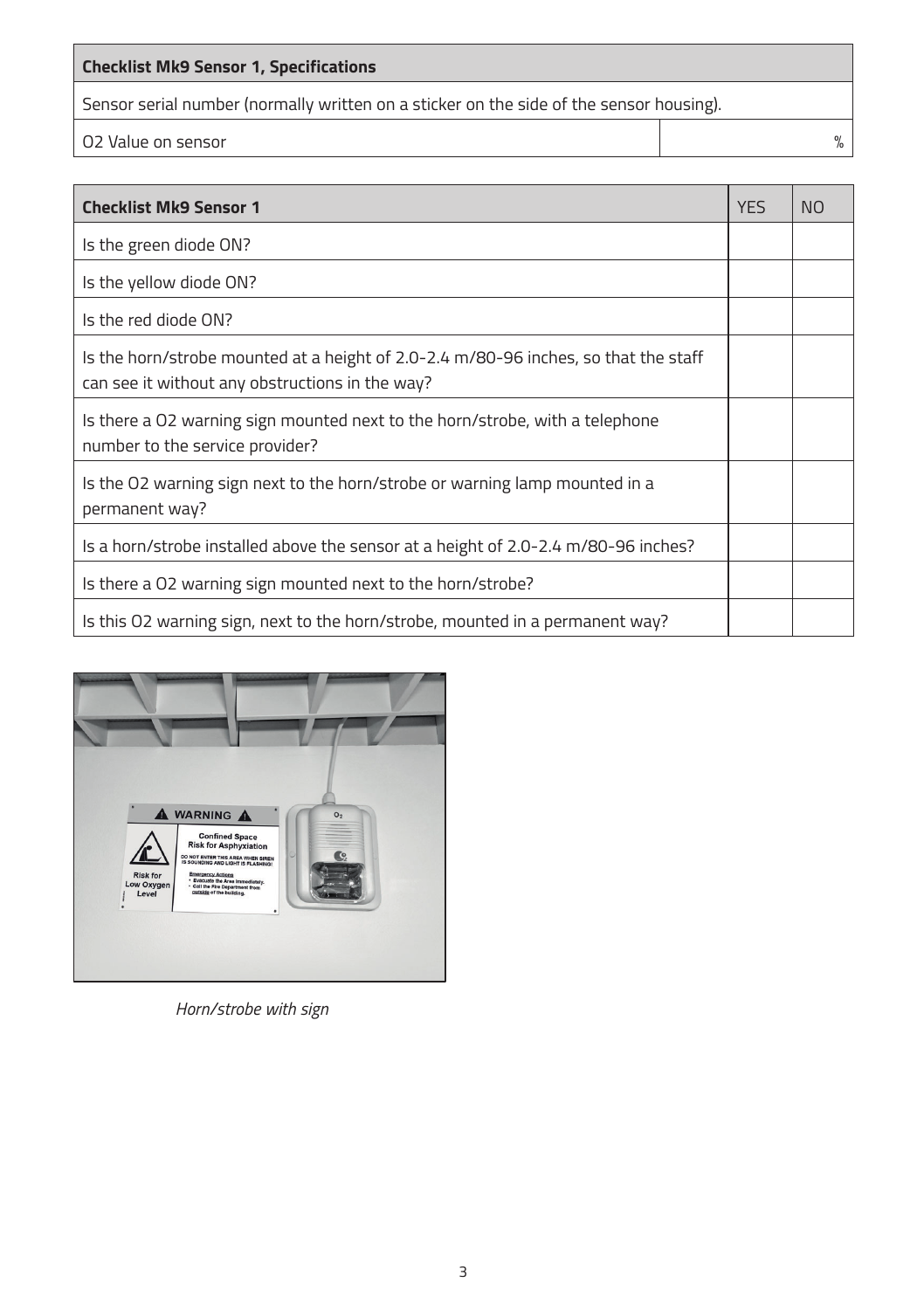#### **Checklist Mk9 Sensor 2, Specifications**

Sensor serial number (normally written on a sticker on the side of the sensor housing).

O2 Value on sensor  $\%$ 

| <b>Checklist Mk9 Sensor 2</b>                                                                                                         | <b>YES</b> | N <sub>O</sub> |
|---------------------------------------------------------------------------------------------------------------------------------------|------------|----------------|
| Is the green diode ON?                                                                                                                |            |                |
| Is the yellow diode ON?                                                                                                               |            |                |
| Is the red diode ON?                                                                                                                  |            |                |
| Is the horn/strobe mounted at a height of 2.0-2.4 m/80-96 inches so that the staff<br>can see it without any obstructions in the way? |            |                |
| Is there a 02 warning sign mounted next to the horn/strobe, with a telephone<br>number to the service provider?                       |            |                |
| Is the O2 warning sign next to the horn/strobe mounted in a permanent way?                                                            |            |                |
| Is a horn/strobe installed above the sensor at a height of 2.0-2.4 m/80-96 inches?                                                    |            |                |
| Is there a O2 warning sign mounted next to the horn/strobe?                                                                           |            |                |
| Is this 02 warning sign, next to the horn/strobe, mounted in a permanent way?                                                         |            |                |

# **Installation Record**

The two year warranty as of the date of installation is only valid when this form has been completed.

| Installing company:                                                                                                                                 |  |
|-----------------------------------------------------------------------------------------------------------------------------------------------------|--|
| Name of installer:                                                                                                                                  |  |
| The LogiCO2 O2 Safety System has<br>been properly installed and tested<br>by an authorized person. Operation<br>instructions have been provided by: |  |
| Date:                                                                                                                                               |  |
| Signature/installation company:                                                                                                                     |  |
| Signature/user:                                                                                                                                     |  |